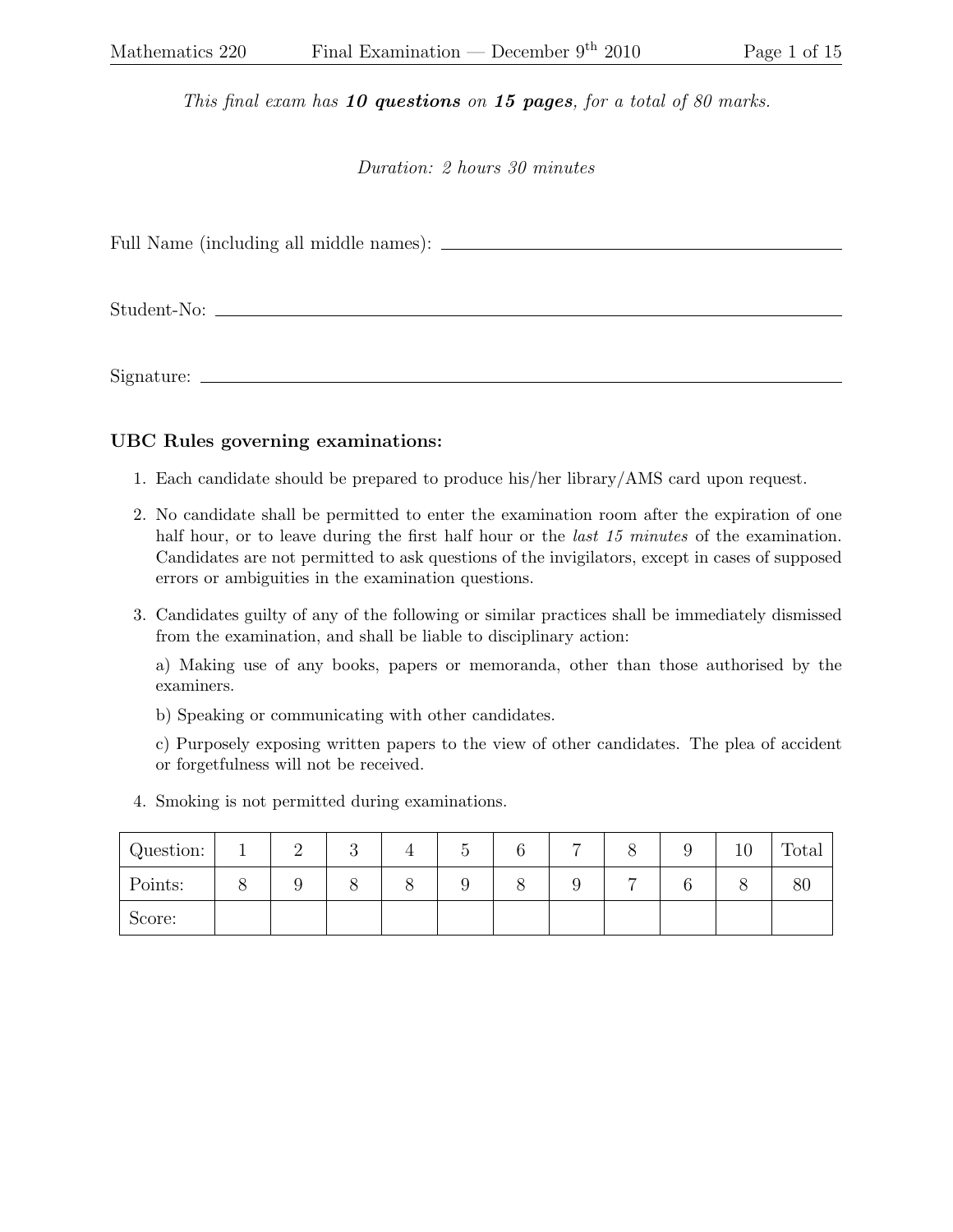## Please read the following points carefully before starting to write.

- Read all the questions carefully before starting to work.
- With the exception of Q1, you should give complete arguments and explanations for all your calculations; answers without justifications will not be marked.
- Continue on the back of the previous page if you run out of space.
- Attempt to answer all questions for partial credit.
- This is a closed-book examination. None of the following are allowed: documents, cheat sheets or electronic devices of any kind (including calculators, cell phones, etc.)
- You may not leave during the first 30 minutes or final 15 minutes of the exam.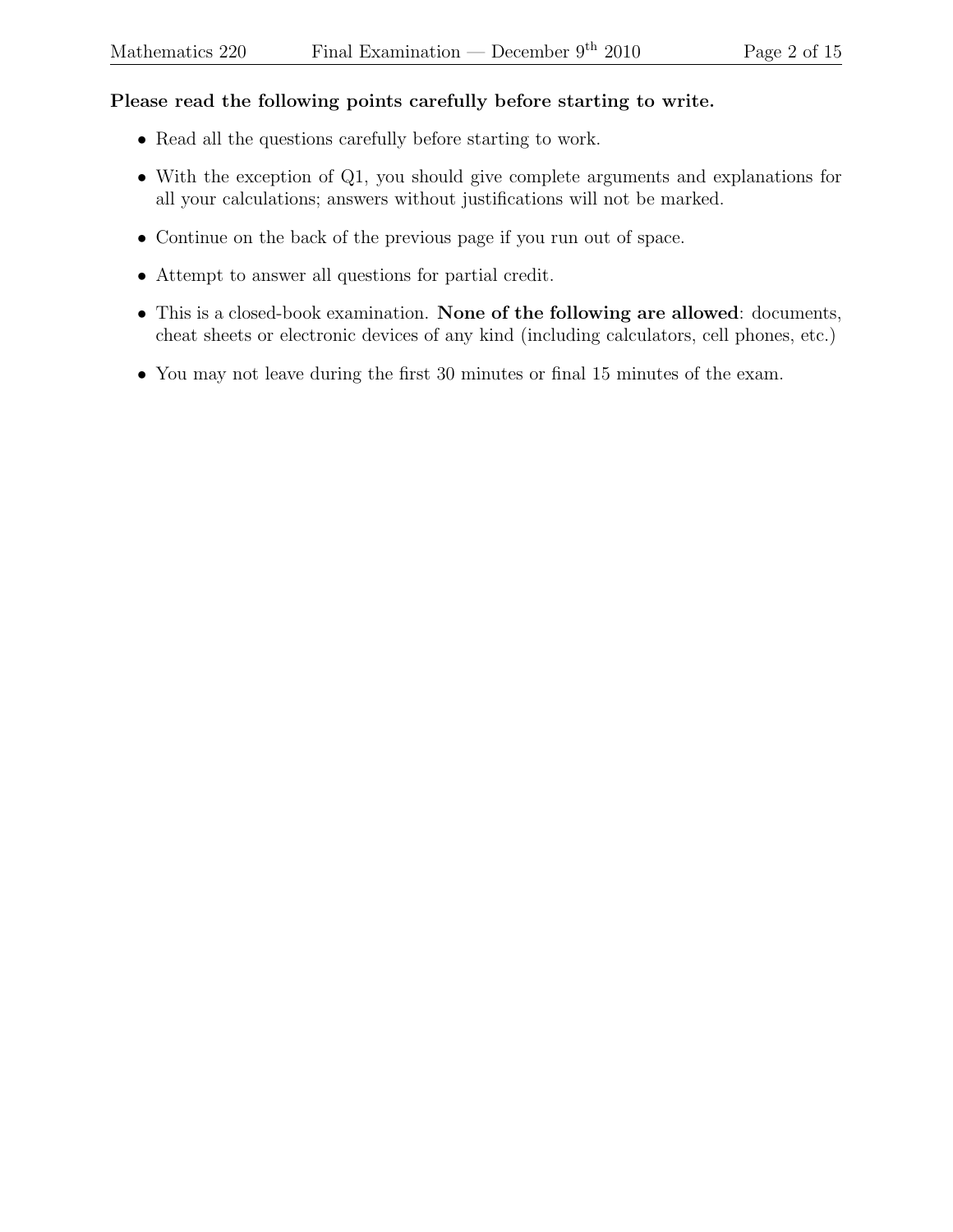8 marks 1. (a) Let  $f : A \to B$  be a function and let  $C \subseteq A$  and  $D \subseteq B$ . Define the sets  $f^{-1}(D)$  and  $f(C)$ .

(b) Define what it means for  $g : S \to T$  to be a surjective function.

(c) State the completeness axiom.

(d) Define the infimum of a set of real numbers.

(e) Define what it means for the sequence  $\{c_n\}$  to diverge to  $+\infty$ .

(f) Write the negation of the following statement  $\forall x \in \mathbb{R}, \exists y \in \mathbb{Q} \text{ s.t. } (\sqrt{x} \in \mathbb{N}) \Rightarrow (y^2 > x).$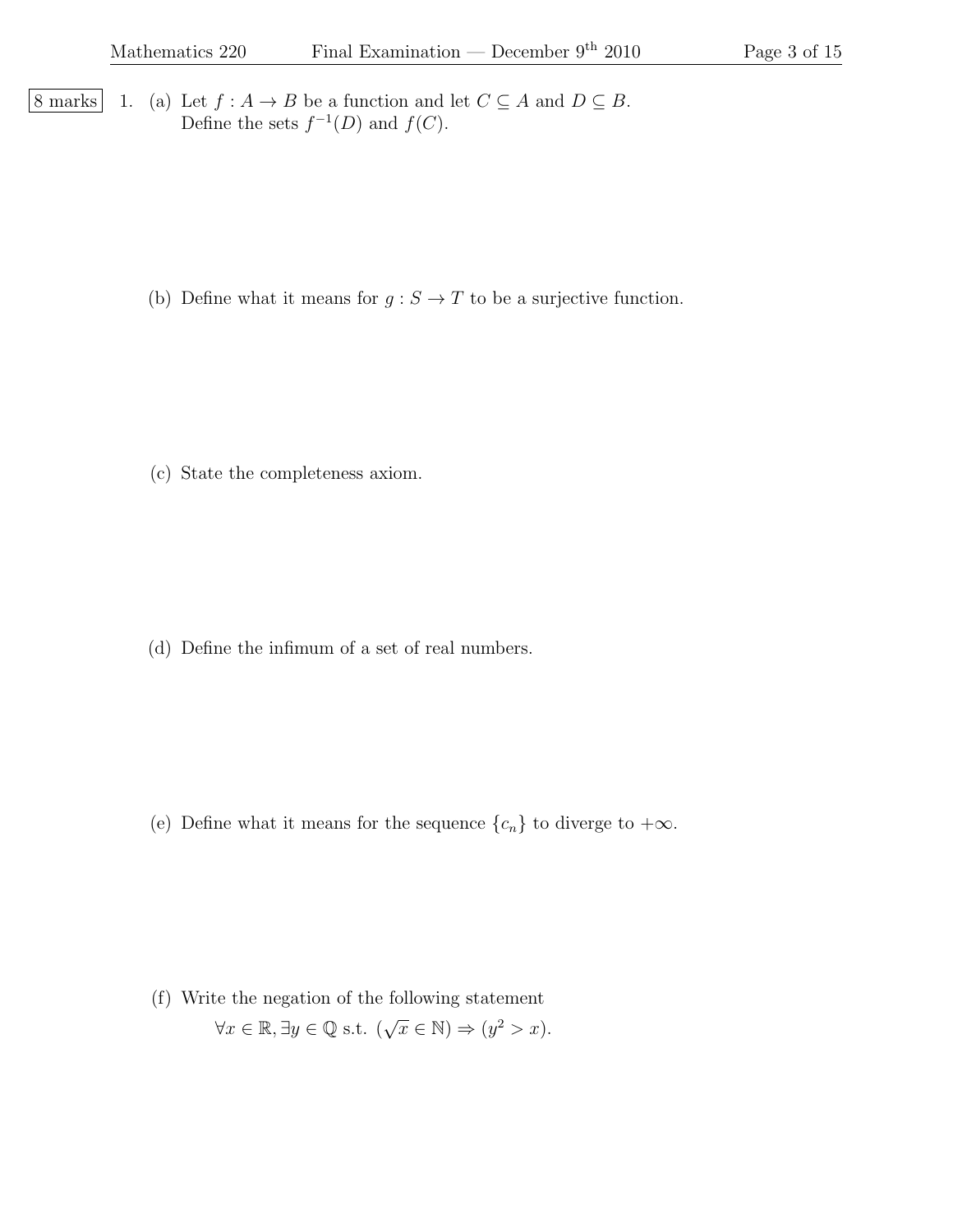- $\overline{9 \text{ marks}}$  2. (a) Let  $a \in \mathbb{Z}$ . Prove that a is even if and only if  $a^3$  is even.
	- (b) Let  $A, B, C$  be sets. Prove the following distributive law from first principles

 $A \cap (B \cup C) = (A \cap B) \cup (A \cap C)$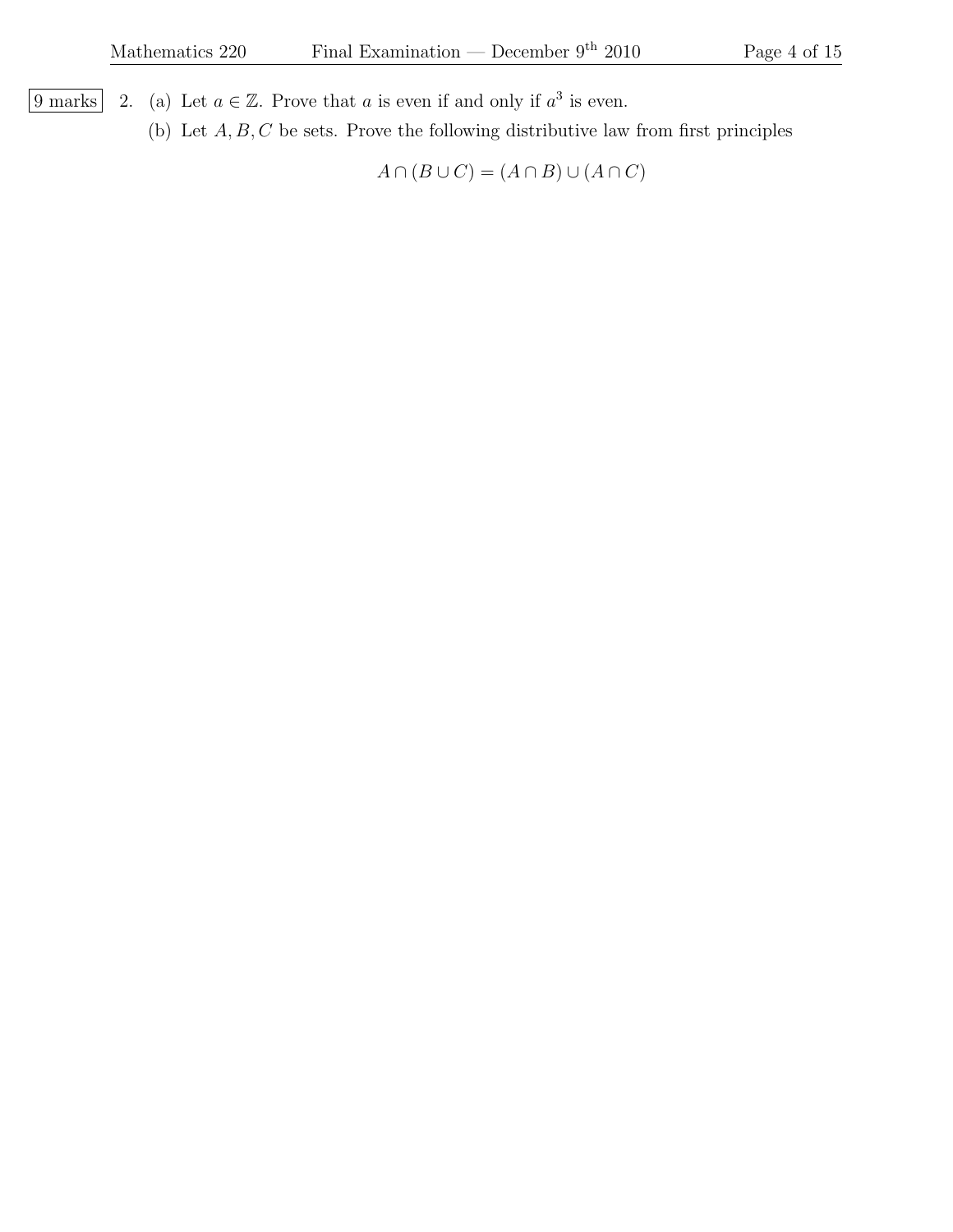- $\begin{array}{c|c|c|c|c} \hline 8 \text{ marks} & 3. \text{ Let } \mathbb{I} \text{ be the set of irrational numbers. That is } \mathbb{I} = \mathbb{R} \mathbb{Q}. \hline \end{array}$ 
	- (a) Prove that if  $x \in \mathbb{I}$  then  $-x \in \mathbb{I}$ .
	- (b) Prove that if  $x \in \mathbb{I}$  then  $2x \in \mathbb{I}$ .
	- (c) Determine whether the following four statements are true or false explain your answers ("true" or "false" is not sufficient).
		-
		- (i)  $\forall x \in \mathbb{I}, \forall y \in \mathbb{I}, x + y \in \mathbb{I}.$ <br>(ii)  $\forall x \in \mathbb{I}, \exists y \in \mathbb{I} \text{ s.t. } x + y \in \mathbb{I}.$ <br>(iii)  $\exists x \in \mathbb{I} \text{ s.t. } x + y \in \mathbb{I}.$ <br>(iv)  $\exists x \in \mathbb{I} \text{ s.t. } \exists y \in \mathbb{I} \text{ s.t. } x + y$ (iv)  $\exists x \in \mathbb{I} \text{ s.t. } \exists y \in \mathbb{I} \text{ s.t. } x + y \in \mathbb{I}.$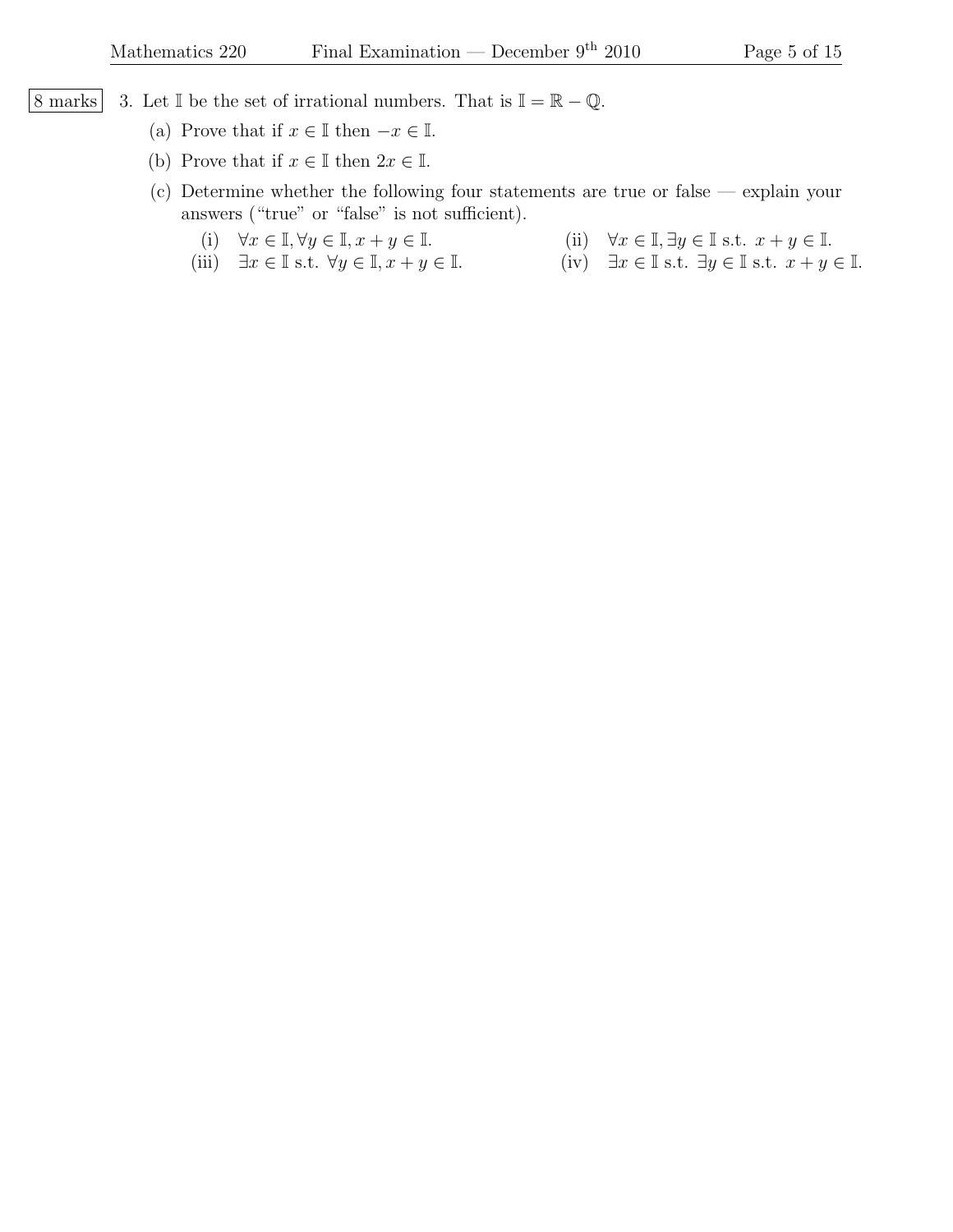8 marks 4. Let  $f : A \to B$  and  $g : B \to A$  be functions so that  $g \circ f$  is an injection.

- (a) Prove that  $f$  must be injective.
- (b) Show that g need not be injective.
- (c) Prove or disprove that the composition  $f \circ g$  must be injective.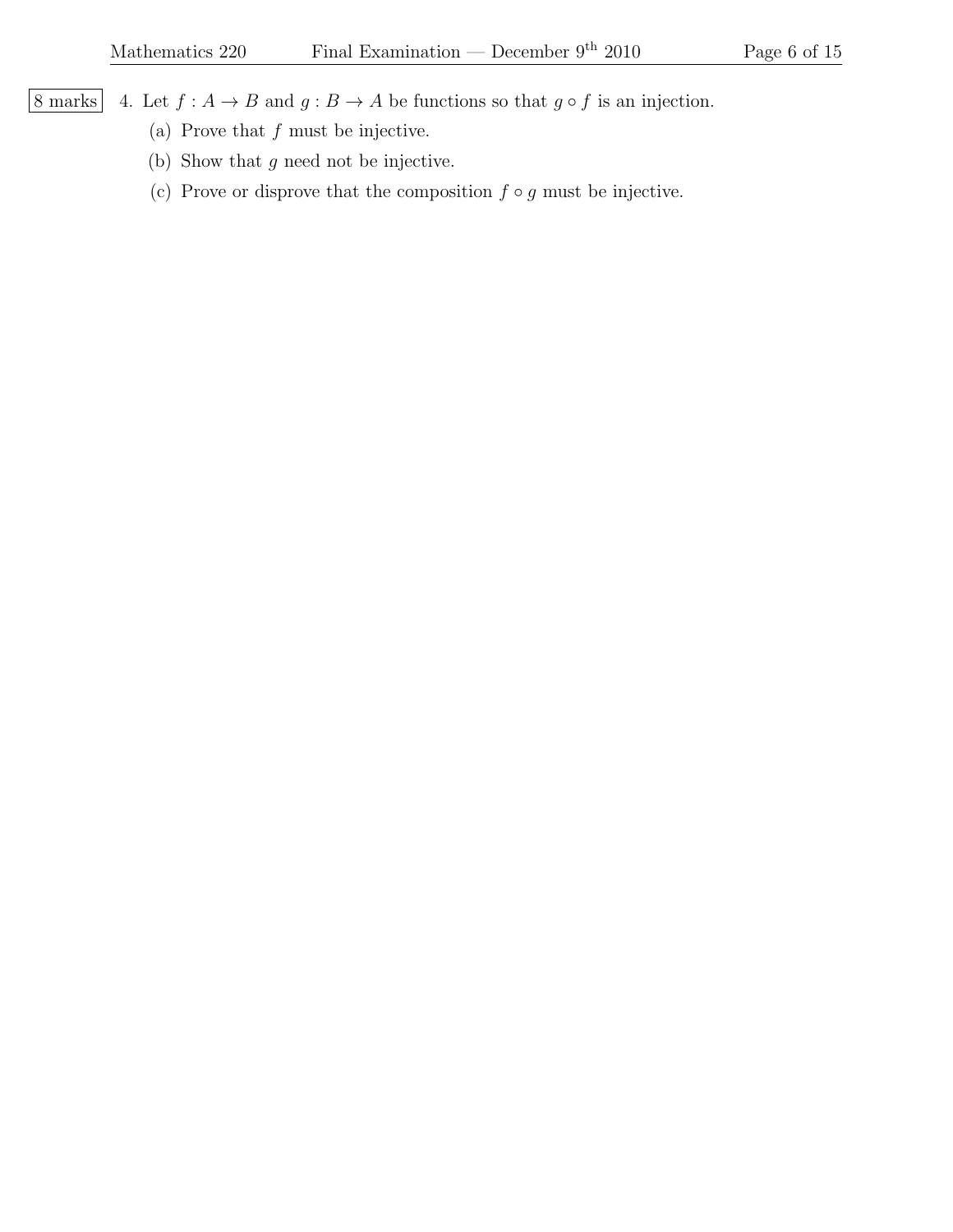- $\boxed{9 \text{ marks}}$  5. (a) Prove that the set  $S = \{x \in \mathbb{R} \text{ s.t. } \sin(x) = 0\}$  is countable.
	- (b) Prove that the following function is bijective

 $f : \mathbb{R} - \{-2\} \to \mathbb{R} - \{1\}$  defined by  $f(x) = \frac{x+1}{x+2}$  $x + 2$ .

(c) Explain why  $|\mathbb{R}-\{-2\}\,|=|\mathbb{R}-\{1\}\,|.$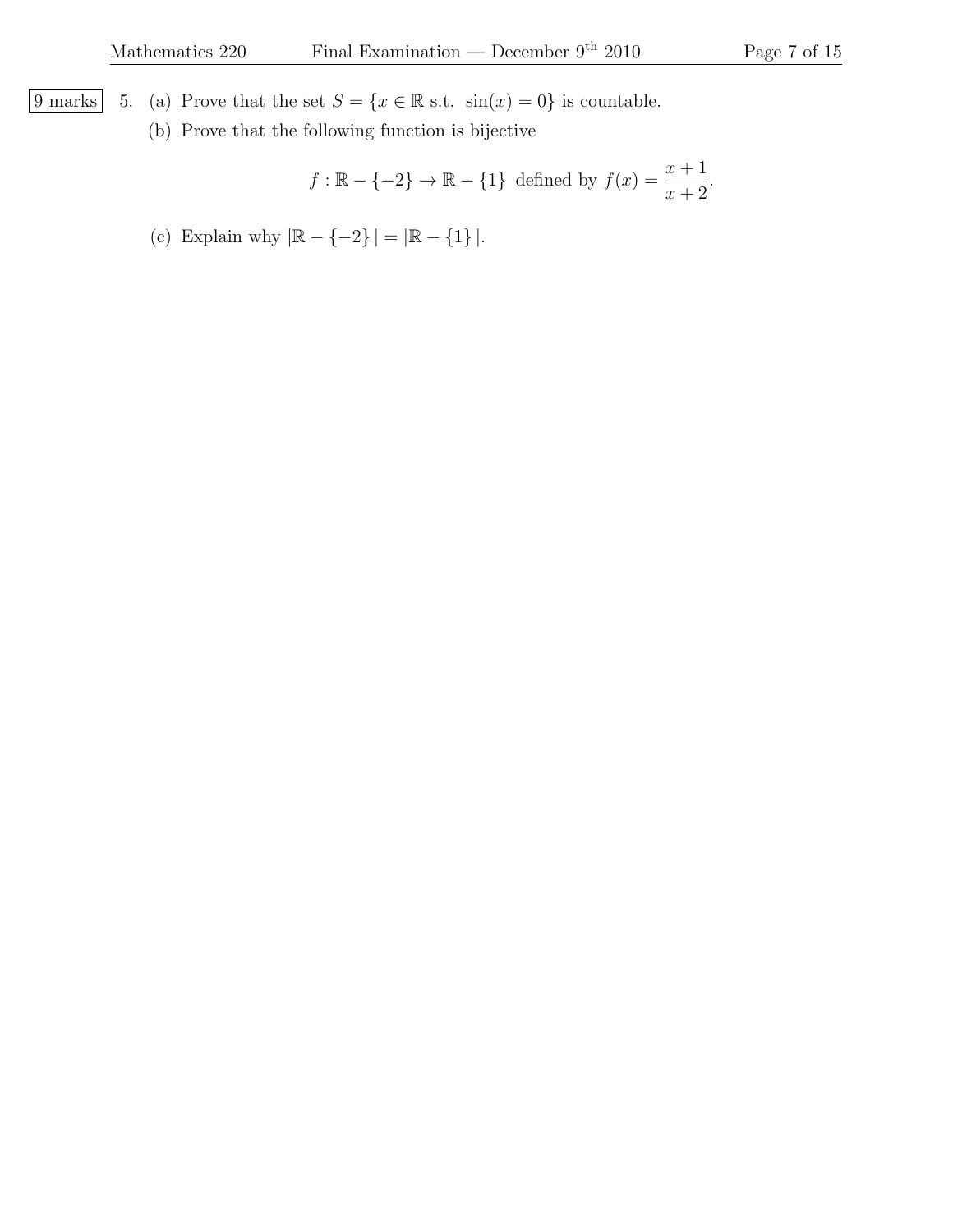This page has been left blank for your workings and solutions.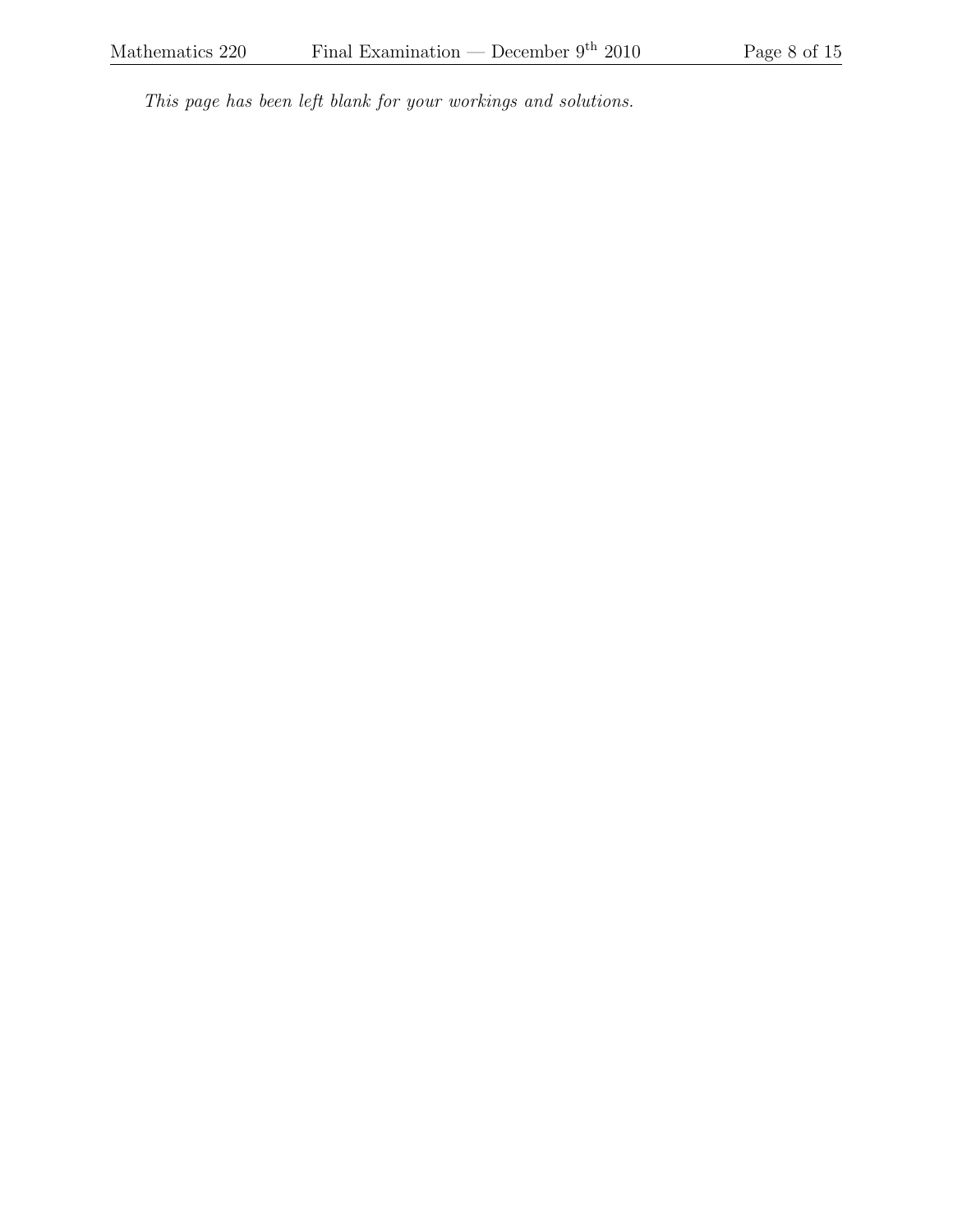8 marks 6. Use mathematical induction to prove the following.

(a) Prove that

$$
\frac{1}{2!} + \frac{2}{3!} + \dots + \frac{n}{(n+1)!} = 1 - \frac{1}{(n+1)!}
$$

is true for all  $n \in \mathbb{N}$ .

(b) Prove that  $4^n \ge (n+1)^2$  for all non-negative integers n.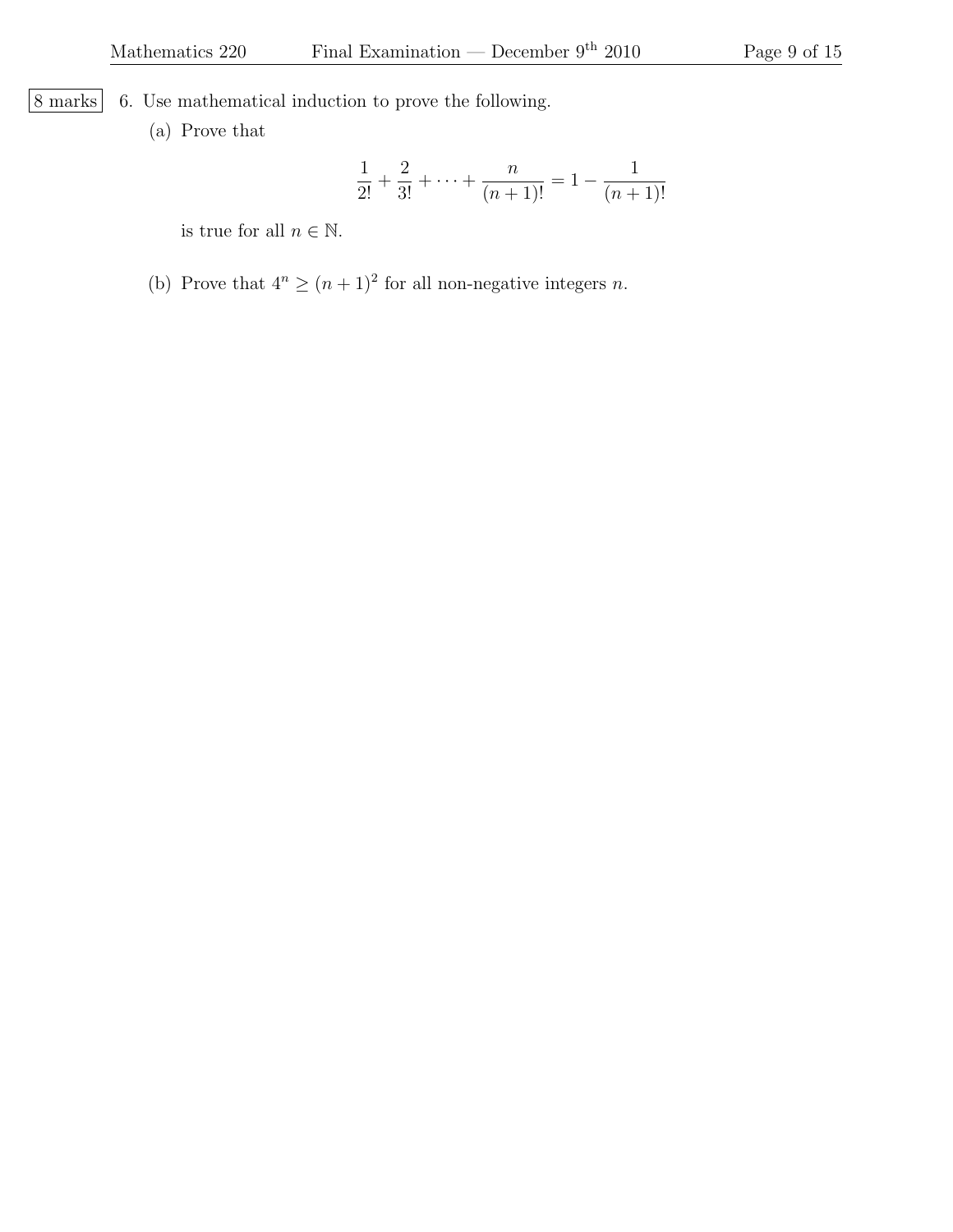9 marks 7. (a) For each subset of  $\mathbb R$  give its supremum, maximum, infimum and minimum if they exist. If they do not exist write "none". You do not need to justify your answers.

| the sets                                                              | sup | max | inf | min |
|-----------------------------------------------------------------------|-----|-----|-----|-----|
| $\{x \in \mathbb{R} \text{ s.t. } 2 \leq x < \pi\}$                   |     |     |     |     |
| $\{x \in \mathbb{Q} \text{ s.t. } x \geq 0 \text{ and } x^2 \leq 5\}$ |     |     |     |     |
| $\{x \in \mathbb{Z} \text{ s.t. } x^2 \geq 4\}$                       |     |     |     |     |
| $\bigcup_{n=1}^{\infty} \left[ \frac{1}{n}, n^2 + 1 \right]$          |     |     |     |     |

(b) Let A and B be non-empty subsets of the interval  $[0, 1]$ . Now let C be the set

$$
C = \{ ab \text{ s.t. } a \in A, b \in B \}.
$$

- (i) Prove that  $\sup A$  and  $\sup B$  exist.
- (ii) Suppose that  $\inf A = \inf B = 0$  and  $\sup A = \sup B = 1$ , prove that 0 is a lower bound for C and 1 is an upper bound for C.
- (iii) Suppose that  $\sup A = \sup B = 1$ , prove that  $\sup C = 1$ .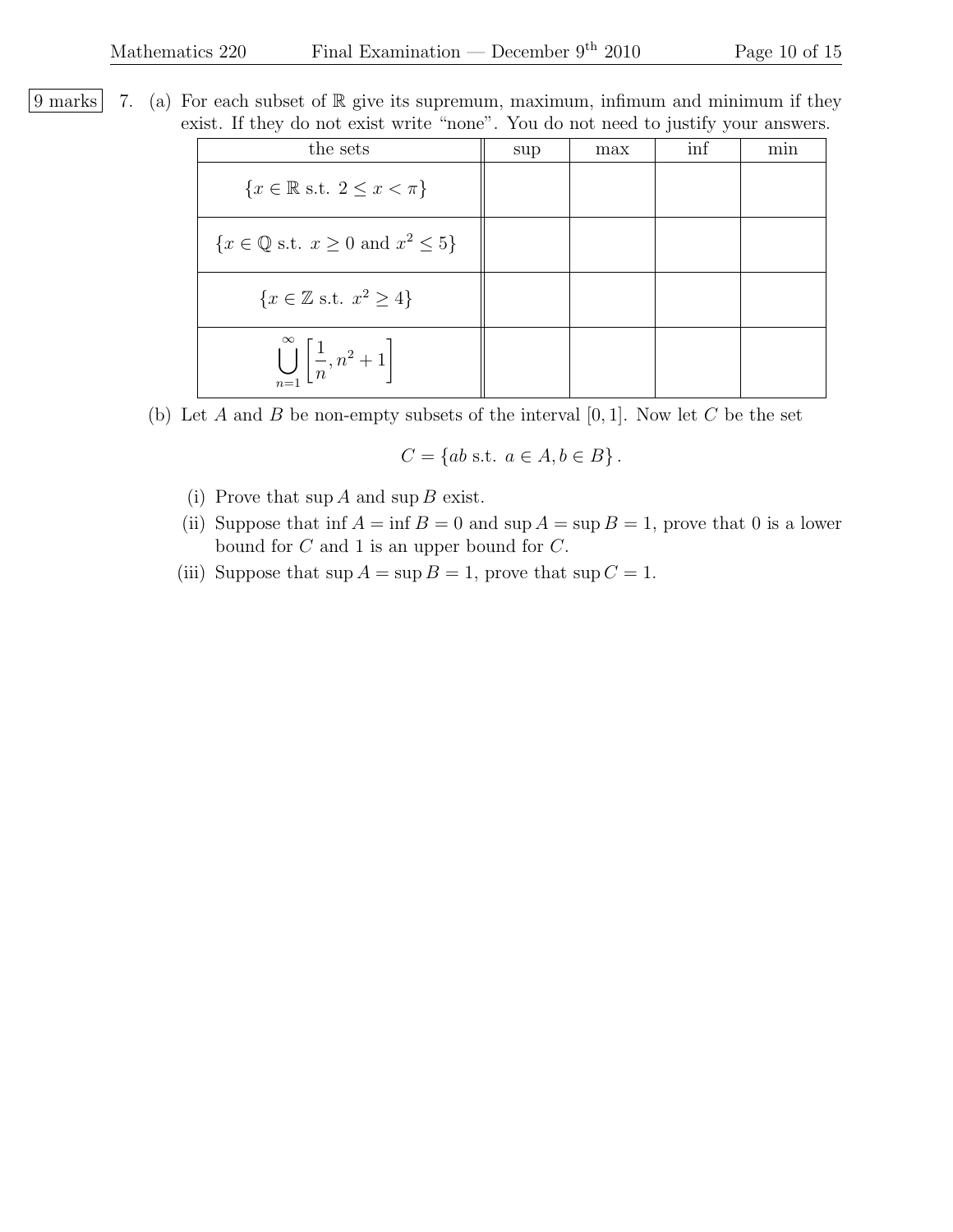This page has been left blank for your workings and solutions.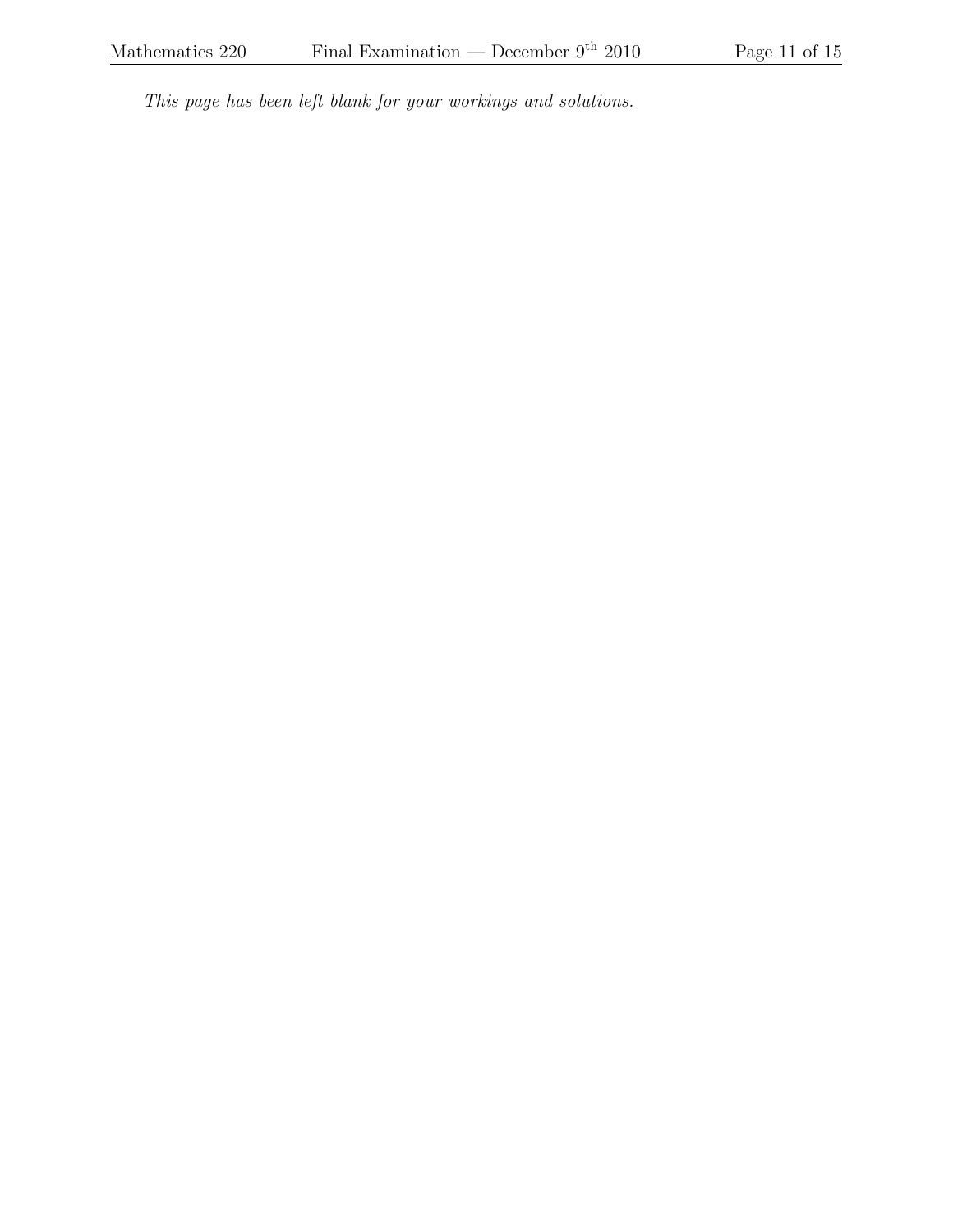- 7 marks 8. (a) Let  $\{a_n\}$  be a sequence of positive numbers. Prove that if  $\{a_n\}$  diverges to infinity then  $\{1/a_n\}$  converges to 0.
	- (b) Decide whether the following sequence converges or diverges. Prove your answer using the definition of convergence.

$$
c_n = \frac{2n^3 - 5n + 2}{3n^3 + 8n + 3}
$$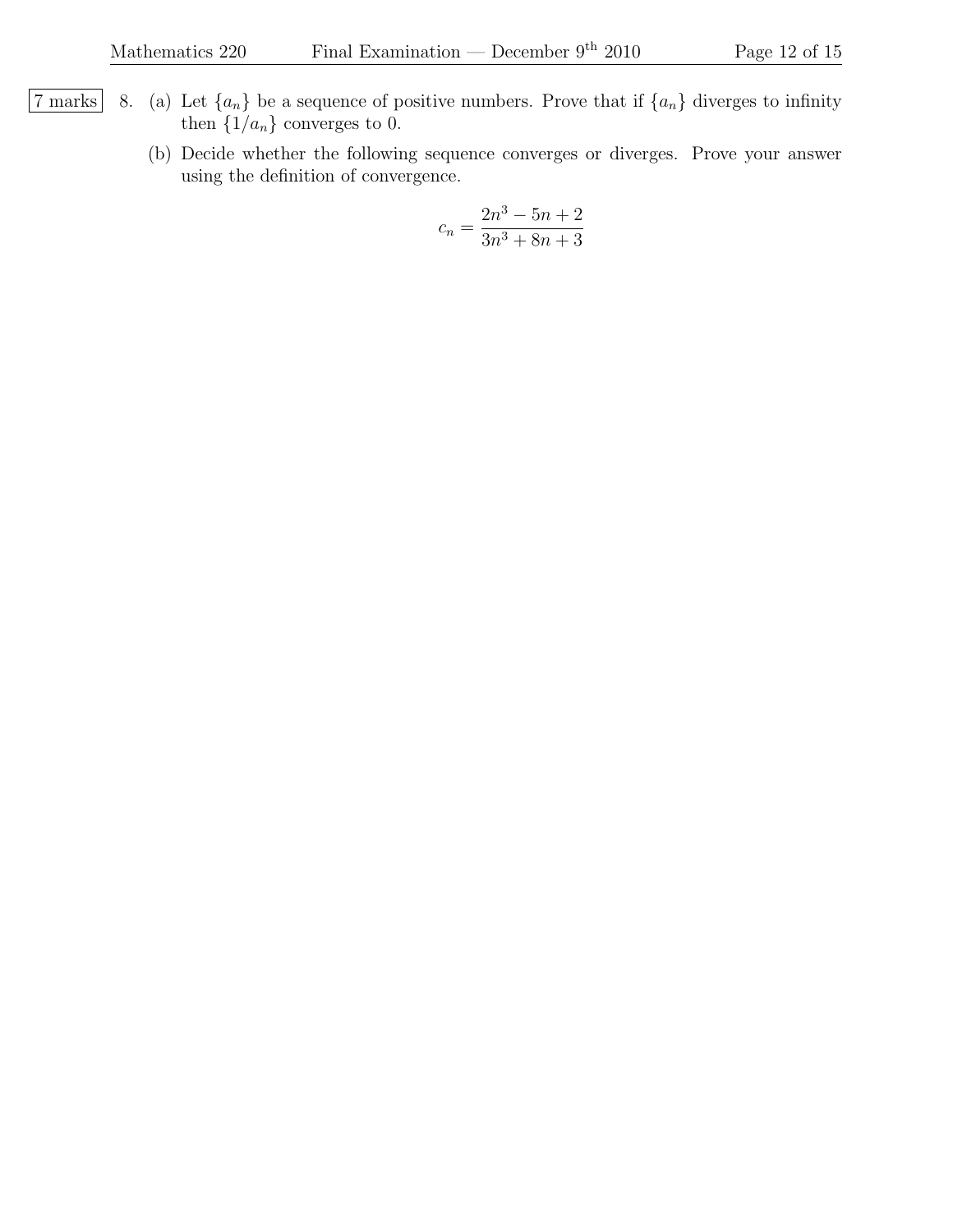6 marks 9. (a) Let  $a_n \to 1$ . Prove that there exists N such that if  $n > N$  then  $|a_n + 1| < 3$ . (b) Prove that if  $a_n \to 1$  then  $a_n^2 \to 1$ .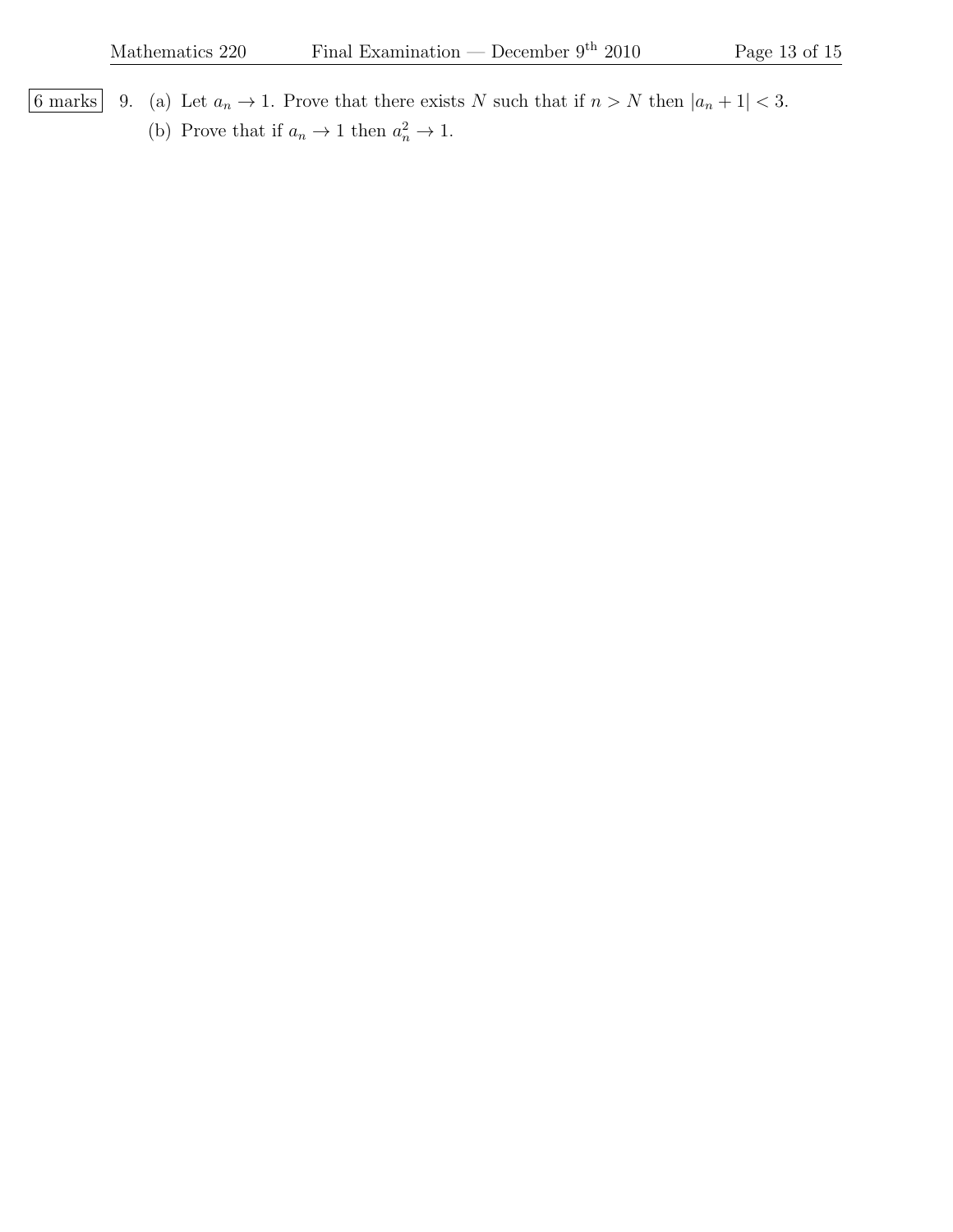8 marks 10. (a) Let  $r \in \mathbb{R}$ . Prove that if  $\lim_{n \to \infty} s_n = s$  then  $\lim_{n \to \infty} (r - s_n) = r - s$ .

(b) Let  $k, \ell \in \mathbb{N}$ . Prove, using the definition of convergence, that  $\frac{1}{1-\ell}$  $kn + \ell$  $\rightarrow 0.$ 

(c) Using (a) and (b) prove that

$$
\sum_{n=1}^{\infty} \frac{1}{4n^2 - 1} = \frac{1}{2}.
$$